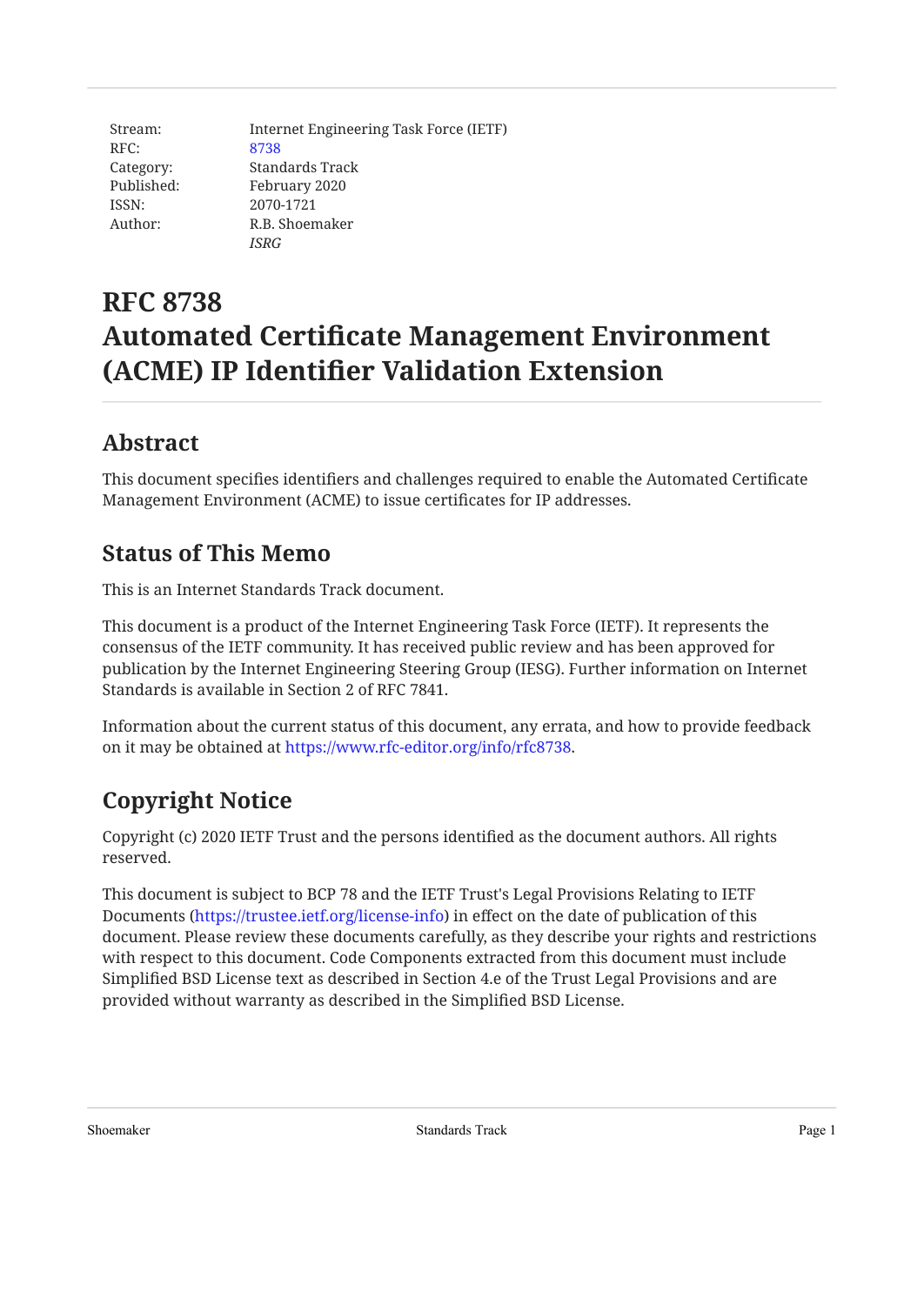### <span id="page-1-0"></span>**[Table of Contents](#page-1-0)**

- [1.](#page-1-1) [Introduction](#page-1-1)
- [2.](#page-1-2) [Terminology](#page-1-2)
- [3.](#page-2-0) [IP Identi](#page-2-0)fier
- [4.](#page-2-1) Identifi[er Validation Challenges](#page-2-1)
- [5.](#page-2-2) [HTTP Challenge](#page-2-2)
- [6.](#page-2-3) [TLS with Application-Layer Protocol Negotiation \(TLS ALPN\) Challenge](#page-2-3)
- [7.](#page-2-4) [DNS Challenge](#page-2-4)
- [8.](#page-3-0) [IANA Considerations](#page-3-0)
	- [8.1.](#page-3-1) Identifi[er Types](#page-3-1)
	- [8.2.](#page-3-2) [Challenge Types](#page-3-2)
- [9.](#page-3-3) [Security Considerations](#page-3-3)
	- [9.1.](#page-3-4) Certifi[cation Authority \(CA\) Policy Considerations](#page-3-4)
- [10](#page-3-5). [Normative References](#page-3-5)
- [Acknowledgments](#page-4-0)

[Author's Address](#page-4-1)

#### <span id="page-1-1"></span>**[1. Introduction](#page-1-1)**

The Automatic Certificate Management Environment (ACME) [RFC8555] only defines challenges for validating control of DNS host name identifiers, which limits its use to being used for issuing certificates for DNS identifiers. In order to allow validation of IPv4 and IPv6 identifiers for inclusion in X.509 certificates, this document specifies how challenges defined in the original ACME specification and the TLS-ALPN extension specification [\[RFC8737](#page-4-3)] can be used to validate IP identifiers.

#### <span id="page-1-2"></span>**[2. Terminology](#page-1-2)**

The key words "MUST", "MUST NOT", "REQUIRED", "SHALL", "SHALL NOT", "SHOULD", "SHOULD <code>NOT",</code> "<code>RECOMMENDED", "NOT RECOMMENDED", "MAY", and "OPTIONAL" in this document are to</code> be interpreted as described in BCP 14 [RFC2119] [RFC8174] when, and only when, they appear in all capitals, as shown here.

Shoemaker **Standards Track** Page 2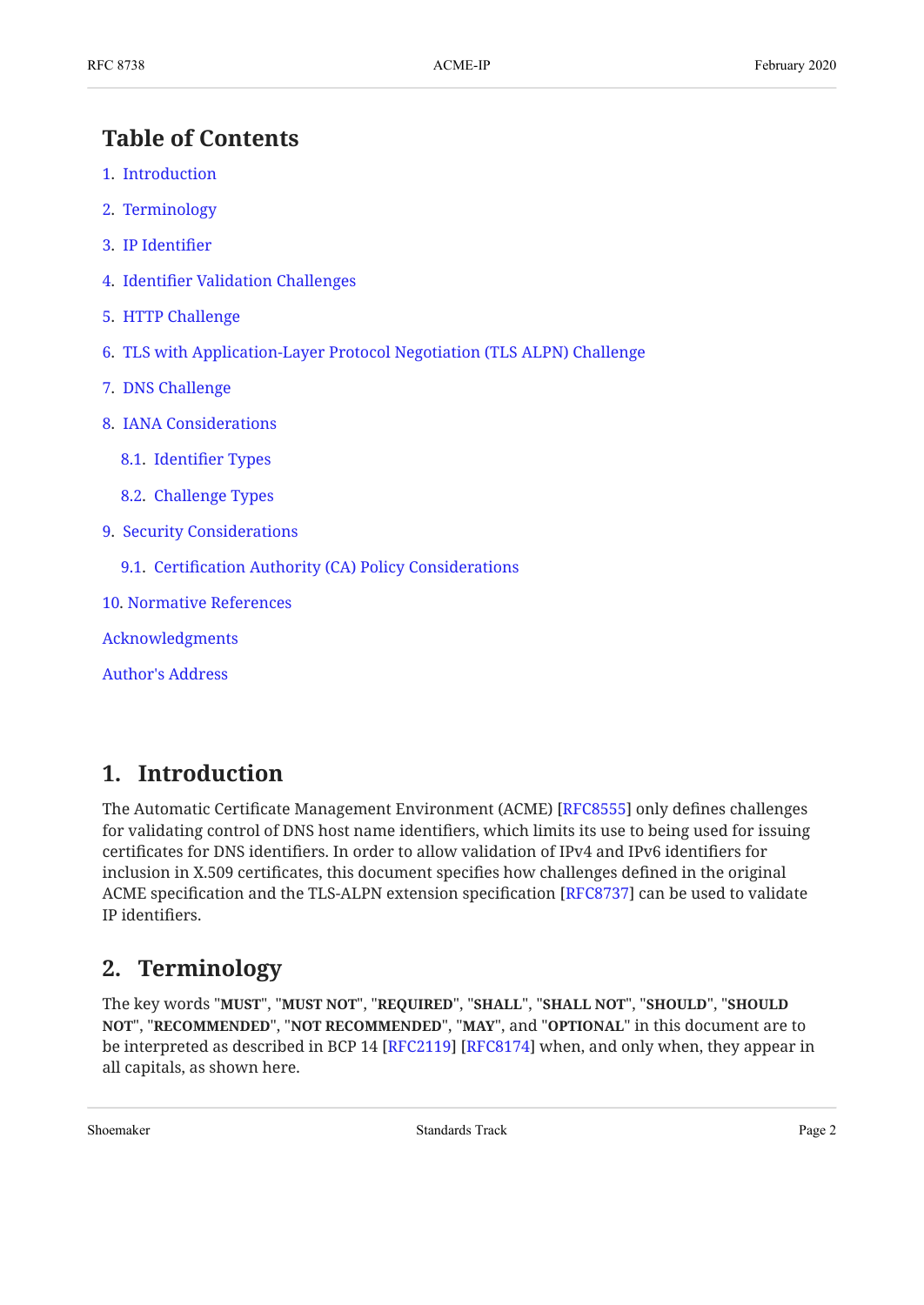## <span id="page-2-0"></span>**[3. IP Identi](#page-2-0)fier**

[[RFC8555\]](#page-4-2) only defines the identifier type "dns", which is used to refer to fully qualified domain names. If an ACME server wishes to request proof that a user controls an IPv4 or IPv6 address, it **MUST** create an authorization with the identifier type "ip". The value field of the identifier **MUST** containthe textual form of the address as defined in Section 2.1 of [RFC1123] for IPv4 and in [Section 4](https://www.rfc-editor.org/rfc/rfc5952#section-4) of [\[RFC5952\]](#page-4-5) for IPv6.

An identifier for the IPv6 address 2001:db8::1 would be formatted like so:

```
{"type": "ip", "value": "2001:db8::1"}
```
## **[4.](#page-2-1) Identifi[er Validation Challenges](#page-2-1)**

IPidentifiers MAY be used with the existing "http-01" (see Section 8.3 of [RFC8555]) and "tls-alpn-01"(see Section 3 of [RFC8737]). To use IP identifiers with these challenges, their initial DNS resolution step **MUST** be skipped, and the IP address used for validation **MUST** be the value of the identifier.

## <span id="page-2-2"></span>**[5. HTTP Challenge](#page-2-2)**

For the "http-01" challenge, the Host header field **MUST** be set to the IP address being used for validation per [RFC7230]. The textual form of this address **MUST** be as defined in [Section 2.1](https://www.rfc-editor.org/rfc/rfc1123#section-2.1) of [RFC1123]for IPv4 and in Section 4 of  $[RFC5952]$  for IPv6.

## <span id="page-2-3"></span>**[6. TLS with Application-Layer Protocol Negotiation \(TLS](#page-2-3) [ALPN\) Challenge](#page-2-3)**

For the "tls-alpn-01" challenge, the subjectAltName extension in the validation certificate **MUST** contain a single iPAddress that matches the address being validated. As  $[{\rm RFC6066}]$  does not permit IP addresses to be used in the Server Name Indication (SNI) extension HostName field, the server **MUST** instead use the IN-ADDR.ARPA [RFC1034] or IP6.ARPA [RFC3596] reverse mapping of the IP address as the HostName field value instead of the IP address string representation itself. For example, if the IP address being validated is 2001:db8::1, the SNI HostName field should contain "1.0.0.0.0.0.0.0.0.0.0.0.0.0.0.0.0.0.0.0.0.0.0.0.8.b.d.0.1.0.0.2.ip6.arpa".

## <span id="page-2-4"></span>**[7. DNS Challenge](#page-2-4)**

The existing "dns-01" challenge **MUST NOT** be used to validate IP identifiers.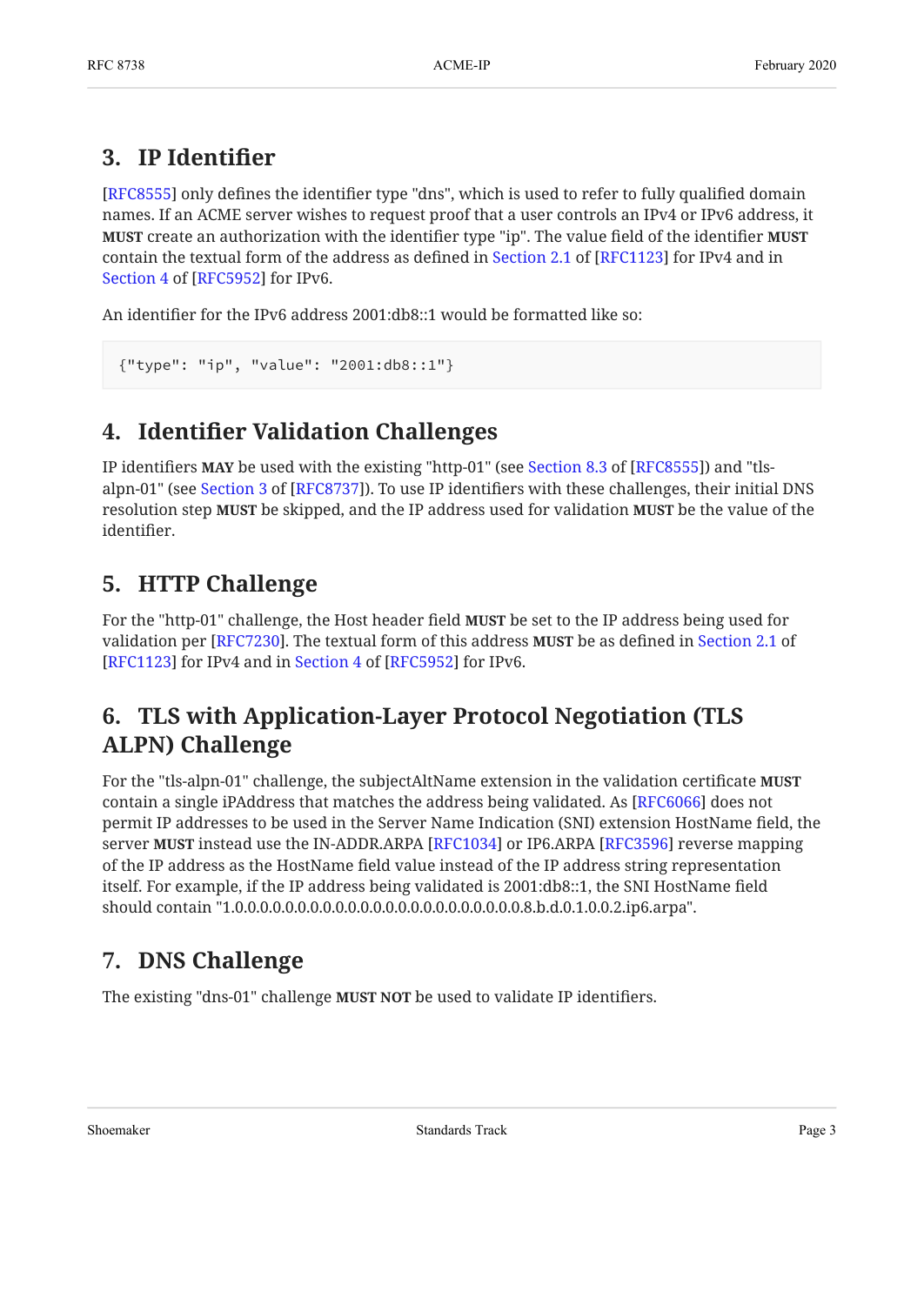## <span id="page-3-1"></span><span id="page-3-0"></span>**[8. IANA Considerations](#page-3-0)**

#### **[8.1. I](#page-3-1)dentifi[er Types](#page-3-1)**

Per this document, a new type has been added to the "ACME Identifier Types" registry defined in [Section 9.7.7](https://www.rfc-editor.org/rfc/rfc8555#section-9.7.7) of [\[RFC8555](#page-4-2)] with Label "ip" and Reference "RFC 8738".

#### <span id="page-3-2"></span>**[8.2. Challenge Types](#page-3-2)**

Per this document, two new entries have been added to the "ACME Validation Methods" registry defined in Section 9.7.8 of [RFC8555]. These entries are defined below:

<span id="page-3-9"></span>

| Label             | <b>Identifier Type</b> |   | <b>ACME</b> Reference |
|-------------------|------------------------|---|-----------------------|
| http-01           | 1D                     | Y | RFC 8738              |
| $tls$ -alpn-01 ip |                        | Y | <b>RFC 8738</b>       |
| Table 1           |                        |   |                       |

#### <span id="page-3-3"></span>**[9. Security Considerations](#page-3-3)**

The extensions to ACME described in this document do not deviate from the broader threat model described in [Section 10.1](https://www.rfc-editor.org/rfc/rfc8555#section-10.1) of [\[RFC8555](#page-4-2)].

#### <span id="page-3-4"></span>**[9.1. C](#page-3-4)ertifi[cation Authority \(CA\) Policy Considerations](#page-3-4)**

This document only specifies how an ACME server may validate that a certificate applicant controls an IP identifier at the time of validation. The CA may wish to perform additional checks not specified in this document. For example, if the CA believes an IP identifier belongs to an ISP or cloud service provider with short delegation periods, they may wish to impose additional restrictions on certificates requested for that identifier.

#### <span id="page-3-5"></span>**[10. Normative References](#page-3-5)**

- <span id="page-3-8"></span>**[RFC1034]** Mockapetris, P., "Domain names - concepts and facilities", STD 13, RFC 1034, DOI 10.17487/RFC1034, November 1987, <https://www.rfc-editor.org/info/rfc1034>.
- <span id="page-3-7"></span>**[RFC1123]** Braden, R., Ed., "Requirements for Internet Hosts - Application and Support", STD 3, RFC 1123, DOI 10.17487/RFC1123, October 1989, [<https://www.rfc-](https://www.rfc-editor.org/info/rfc1123). [editor.org/info/rfc1123>](https://www.rfc-editor.org/info/rfc1123)
- <span id="page-3-6"></span>**[RFC2119]** Bradner, S., "Key words for use in RFCs to Indicate Requirement Levels", BCP 14, RFC 2119, DOI 10.17487/RFC2119, March 1997, <[https://www.rfc-editor.org/info/](https://www.rfc-editor.org/info/rfc2119) . [rfc2119>](https://www.rfc-editor.org/info/rfc2119)

Shoemaker **Standards Track** Page 4